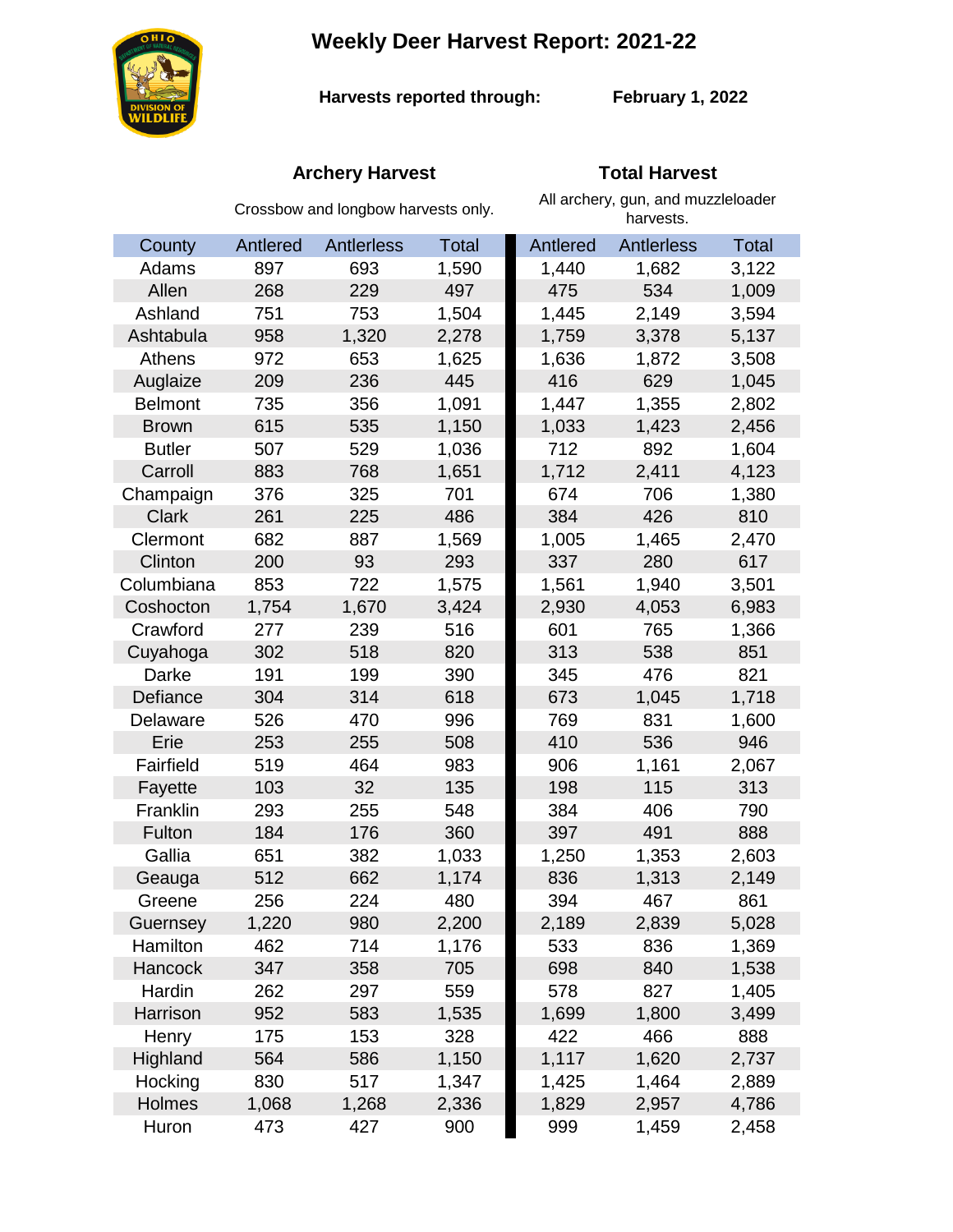# **Weekly Deer Harvest Report: 2021-22**



**Harvests reported through:** 

**February 1, 2022**

## **Archery Harvest Total Harvest**

|               | Crossbow and longbow harvests only. |            |              | All archery, gun, and muzzleloader<br>harvests. |                   |              |  |
|---------------|-------------------------------------|------------|--------------|-------------------------------------------------|-------------------|--------------|--|
| County        | Antlered                            | Antlerless | <b>Total</b> | Antlered                                        | <b>Antlerless</b> | <b>Total</b> |  |
| Jackson       | 746                                 | 521        | 1,267        | 1,254                                           | 1,481             | 2,735        |  |
| Jefferson     | 747                                 | 289        | 1,036        | 1,308                                           | 1,021             | 2,329        |  |
| Knox          | 1,105                               | 1,228      | 2,333        | 1,992                                           | 3,198             | 5,190        |  |
| Lake          | 274                                 | 443        | 717          | 350                                             | 589               | 939          |  |
| Lawrence      | 491                                 | 193        | 684          | 903                                             | 696               | 1,599        |  |
| Licking       | 1,379                               | 1,275      | 2,654        | 2,220                                           | 2,912             | 5,132        |  |
| Logan         | 489                                 | 576        | 1,065        | 859                                             | 1,325             | 2,184        |  |
| Lorain        | 616                                 | 624        | 1,240        | 992                                             | 1,333             | 2,325        |  |
| Lucas         | 212                                 | 283        | 495          | 277                                             | 360               | 637          |  |
| Madison       | 177                                 | 130        | 307          | 318                                             | 319               | 637          |  |
| Mahoning      | 595                                 | 586        | 1,181        | 884                                             | 1,189             | 2,073        |  |
| Marion        | 209                                 | 184        | 393          | 468                                             | 510               | 978          |  |
| Medina        | 673                                 | 830        | 1,503        | 1,042                                           | 1,513             | 2,555        |  |
| Meigs         | 828                                 | 604        | 1,432        | 1,500                                           | 1,883             | 3,383        |  |
| Mercer        | 178                                 | 216        | 394          | 381                                             | 549               | 930          |  |
| Miami         | 254                                 | 212        | 466          | 395                                             | 455               | 850          |  |
| Monroe        | 593                                 | 280        | 873          | 1,196                                           | 1,258             | 2,454        |  |
| Montgomery    | 257                                 | 324        | 581          | 350                                             | 497               | 847          |  |
| Morgan        | 786                                 | 507        | 1,293        | 1,413                                           | 1,798             | 3,211        |  |
| <b>Morrow</b> | 444                                 | 397        | 841          | 779                                             | 956               | 1,735        |  |
| Muskingum     | 1,436                               | 903        | 2,339        | 2,483                                           | 2,769             | 5,252        |  |
| Noble         | 791                                 | 549        | 1,340        | 1,382                                           | 1,763             | 3,145        |  |
| Ottawa        | 142                                 | 163        | 305          | 233                                             | 320               | 553          |  |
| Paulding      | 211                                 | 245        | 456          | 514                                             | 741               | 1,255        |  |
| Perry         | 692                                 | 467        | 1,159        | 1,248                                           | 1,451             | 2,699        |  |
| Pickaway      | 174                                 | 117        | 291          | 362                                             | 306               | 668          |  |
| Pike          | 574                                 | 404        | 978          | 919                                             | 934               | 1,853        |  |
| Portage       | 708                                 | 758        | 1,466        | 1,101                                           | 1,504             | 2,605        |  |
| Preble        | 298                                 | 250        | 548          | 493                                             | 553               | 1,046        |  |
| Putnam        | 207                                 | 172        | 379          | 406                                             | 462               | 868          |  |
| Richland      | 917                                 | 905        | 1,822        | 1,552                                           | 2,179             | 3,731        |  |
| Ross          | 827                                 | 619        | 1,446        | 1,431                                           | 1,593             | 3,024        |  |
| Sandusky      | 264                                 | 278        | 542          | 431                                             | 562               | 993          |  |
| Scioto        | 620                                 | 440        | 1,060        | 979                                             | 1,107             | 2,086        |  |
| Seneca        | 414                                 | 394        | 808          | 861                                             | 1,187             | 2,048        |  |
| Shelby        | 226                                 | 279        | 505          | 431                                             | 657               | 1,088        |  |
| <b>Stark</b>  | 875                                 | 908        | 1,783        | 1,332                                           | 1,806             | 3,138        |  |
| Summit        | 646                                 | 795        | 1,441        | 754                                             | 959               | 1,713        |  |
| Trumbull      | 894                                 | 1,228      | 2,122        | 1,459                                           | 2,457             | 3,916        |  |